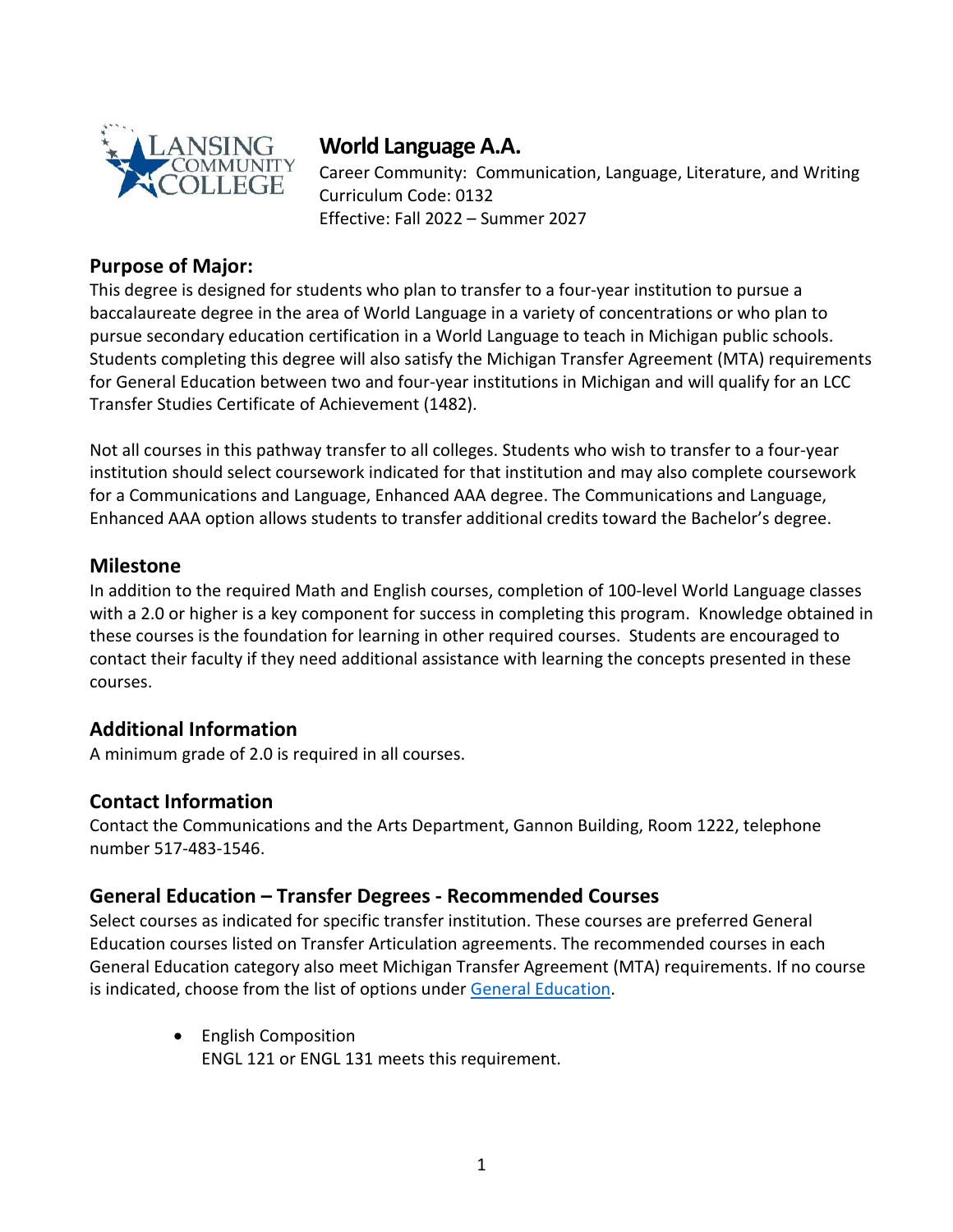- English Composition (Second Course) or Communications COMM 120, COMM 130, ENGL 122, ENGL 132 meets this requirement.
- Humanities and Fine Arts *Select two courses from different disciplines* Program of Study Required Courses meets this requirement.
- Mathematics MATH 119 or MATH 120 or STAT 170 meets this requirement.
- Natural Sciences *Select two courses from different disciplines; one must be a lab course* PFHW 123 and ASTR 201, BIOL 120, BIOL 125, BIOL 145, CHEM 135, GEOG 220, GEOG 221, ISCI 131, or PHYS 120 meets this requirement.
- Social Sciences  *Select two courses from different disciplines* Program of Study Required Courses meets this requirement.

**Communications and Language Career Community Courses –** *These courses are required for all Communication and Language programs (Communication, Sign Language Interpreter, World Language). They should be taken before other Program Required or Limited Choice Courses.* 

| Course Code        | <b>Course Title</b>                 | Credit / Billing Hours |
|--------------------|-------------------------------------|------------------------|
| ACAD 100           | First Year College Experience       | 1/1                    |
| ASTR 201 or        | <b>Introductory Astronomy</b>       | 4/5                    |
| <b>BIOL 120 or</b> | <b>Environmental Science</b>        | 4/6                    |
| <b>BIOL 125 or</b> | <b>Introductory Biology</b>         | 4/5                    |
| <b>BIOL 145 or</b> | Intro Anatomy and Physiology        | 4/6                    |
| CHEM 135 or        | Chemistry in Society                | 4/5                    |
| GEOG 220 or        | Weather, Forecasting & Climate      | 4/4                    |
| <b>GEOG 221 or</b> | <b>Physical Geography</b>           | 4/4                    |
| ISCI 131 or        | <b>Integrated Physical Science</b>  | 4/6                    |
| <b>PHYS 120</b>    | The Art of Physics                  | 4/5                    |
| COMM 120 or        | <b>Dynamics of Communication</b>    | 3/3                    |
| COMM 130 or        | <b>Fundamentals Public Speaking</b> | 3/3                    |
| ENGL 122 or        | <b>Composition II</b>               | 4/4                    |
| ENGL 132 or        | <b>Honors Composition II</b>        | 4/4                    |
| <b>SIGN 160</b>    | Intro to the Deaf Community         | 3/3                    |
| DMAC 260 or        | World Cinema                        | 4/4                    |
| JAPN 121 or        | Elementary Japanese I               | 4/4                    |
| <b>SIGN 162 or</b> | American Sign Language II           | 3/3                    |
| SPAN 121 or        | Elementary Spanish I                | 3/3                    |
| <b>THEA 110</b>    | Introduction to Theater             | 3/3                    |
| ENGL 121 or        | Composition I                       | 4/4                    |
| <b>ENGL 131</b>    | <b>Honors Composition I</b>         | 4/4                    |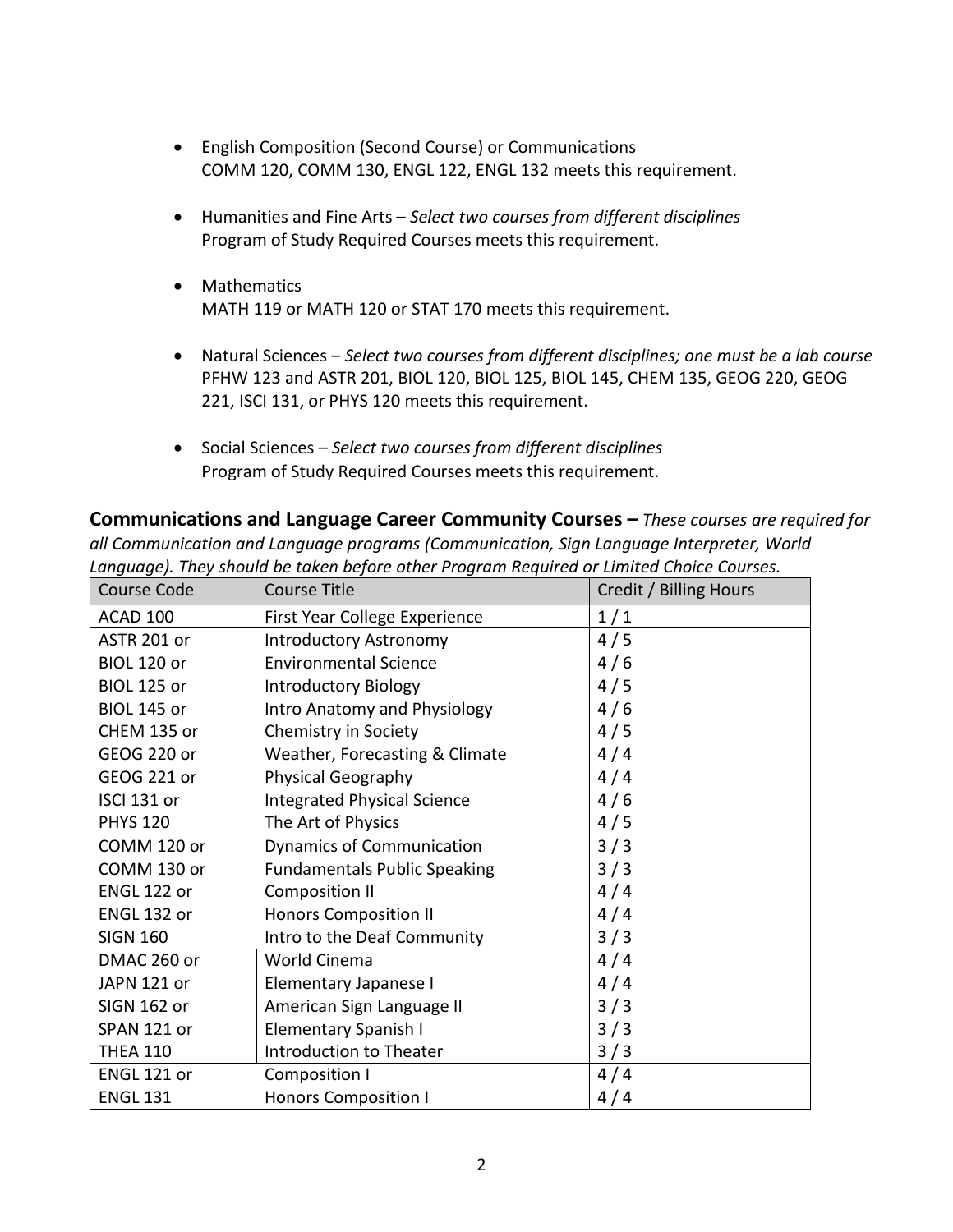| Course Code     | Course Title                   | Credit / Billing Hours |
|-----------------|--------------------------------|------------------------|
| LING 230 or     | Introduction to Linguistics    | 3/3                    |
| <b>SIGN 161</b> | American Sign Language I       | 3/3                    |
| MATH 119 or     | Math - Applications for Living | 4/4                    |
| MATH 120 or     | College Algebra                | 4/4                    |
| <b>STAT 170</b> | <b>Introductory Statistics</b> | 4/4                    |

Notes:

ACAD 100 may be waived based on the recommendation of a Program Advisor.

For future transfer to:

- Central Michigan University choose BIOL 120, COMM 130, LING 230, MATH 119 or MATH 120, and SPAN 121.
- Eastern Michigan University choose ENGL 122 or ENGL 132, LING 230, JAPN 121 or SPAN 121, and MATH 120.
- Ferris State University choose COMM 130, LING 230, MATH 119 or MATH 120, and SPAN 121.
- Grand Valley State University choose COMM 130, LING 230, SPAN 121, and MATH 120.
- Michigan State University choose COMM 130, LING 230, JAPN 121 or SPAN 121, and MATH 119 or MATH 120.
- Western Michigan University choose ENGL 122 or ENGL 132, LING 230, JAPN 121 or SPAN 121, and MATH 119.

**Program of Study Required Courses –** *PFHW 123 will meet General Education requirements for Michigan Transfer Agreement (MTA). LING 230, and JAPN 121 or SPAN 121 will meet Humanities and Fine Arts and Career Community requirements.*

| Course Code     | Course Title                 | Credit / Billing Hours |
|-----------------|------------------------------|------------------------|
| <b>LING 230</b> | Introduction to Linguistics  | 4/4                    |
| JAPN 121 or     | Elementary Japanese I        | 4/4                    |
| <b>SPAN 121</b> | Elementary Spanish I         | 4/4                    |
| JAPN 122 or     | Elementary Japanese II       | 4/4                    |
| <b>SPAN 122</b> | <b>Elementary Spanish II</b> | 4/4                    |
| JAPN 201 or     | Intermediate Japanese I      | 4/4                    |
| <b>SPAN 201</b> | Intermediate Spanish I       | 4/4                    |
| JAPN 202 or     | Intermediate Japanese II     | 4/4                    |
| <b>SPAN 202</b> | Intermediate Spanish II      | 4/4                    |
| <b>PFHW 123</b> | <b>Human Nutrition</b>       | 3/3                    |

Note:

Choose the same language chosen from the Communication and Language Career Community courses.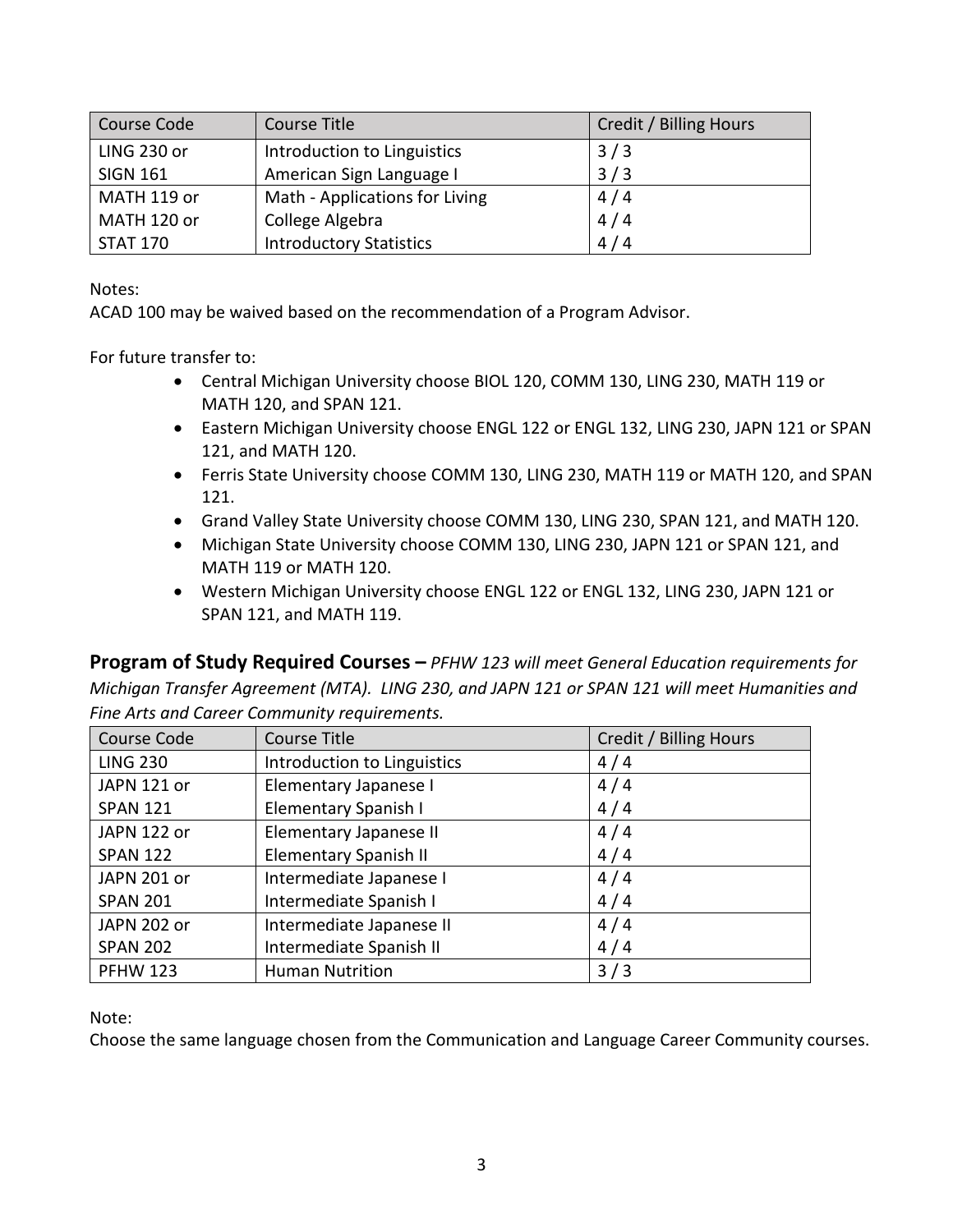**Program of Study Required Courses, Limited Choice – Social Sciences -** *Select two courses from two different disciplines as indicated for each major and institution. If specific courses are not indicated, select any two courses from two different disciplines. Students considering the possibility of adding World Language K-12 Certification at some point in the future are strongly encouraged to select the courses indicated for each transfer institution. These selections will satisfy requirements for admission to the Teacher Education program, required for certification, as well as satisfying Social Science General Education requirements and will prevent possible delay in degree completion.*

| Course Code     | <b>Course Title</b>                  | Credit / Billing Hours |
|-----------------|--------------------------------------|------------------------|
| <b>ANTH 271</b> | <b>Medical Anthropology</b>          | 3/3                    |
| <b>COMM 280</b> | <b>Intercultural Communication</b>   | 3/3                    |
| <b>EDUC 204</b> | <b>Educational Psychology</b>        | 3/3                    |
| <b>EDUC 220</b> | Introduction to Education            | 3/3                    |
| <b>POLS 201</b> | Intro to Political Science           | 3/3                    |
| <b>POLS 260</b> | <b>Comparative Political Systems</b> | 3/3                    |
| <b>POLS 270</b> | <b>International Relations</b>       | 3/3                    |
| <b>PSYC 200</b> | Introduction to Psychology           | 4/4                    |
| <b>SOCL 120</b> | Introduction to Sociology            | 4/4                    |

For future transfer to:

- Eastern Michigan University (Japanese with Language and International Trade Concentration; Spanish with Language and International Careers Concentration) choose ANTH 271 and one from POLS 201, POLS 260, or POLS 270.
- Eastern Michigan University (K-12 Certification in Japanese, or Spanish) choose EDUC 220 and PSYC 200.
- Ferris State University (Spanish for the Professions) choose POLS 270 and SOCL 120
- Grand Valley State University (K-12 Certification in Spanish) choose EDUC 220 and PSYC 200.
- Michigan State University (K-12 Certification in Japanese or Spanish) choose EDUC 204 and PSYC 200.
- Western Michigan University (Pre-teacher education for K-12 Certification in Japanese or Spanish) choose EDUC 220 and PSYC 200.

**Program of Study Limited Choice Courses –** *Select courses as indicated for each transfer institution and future minor. Either choose up to 16 credits of a second world language, or choose courses from areas like English, Communications, Business, Political Science (areas that are often paired with a World Language major.) A minimum of 2.0 is required to meet degree requirements for General Education and for all courses to transfer to other colleges (some colleges, and some programs within colleges, require a higher grade in a course.)* 

| l Course Code | Course Title                   | Credit / Billing Hours |
|---------------|--------------------------------|------------------------|
| COMM 260      | <b>Nonverbal Communication</b> | 3/3                    |
| COMM 280      | Intercultural Communication    | 3/3                    |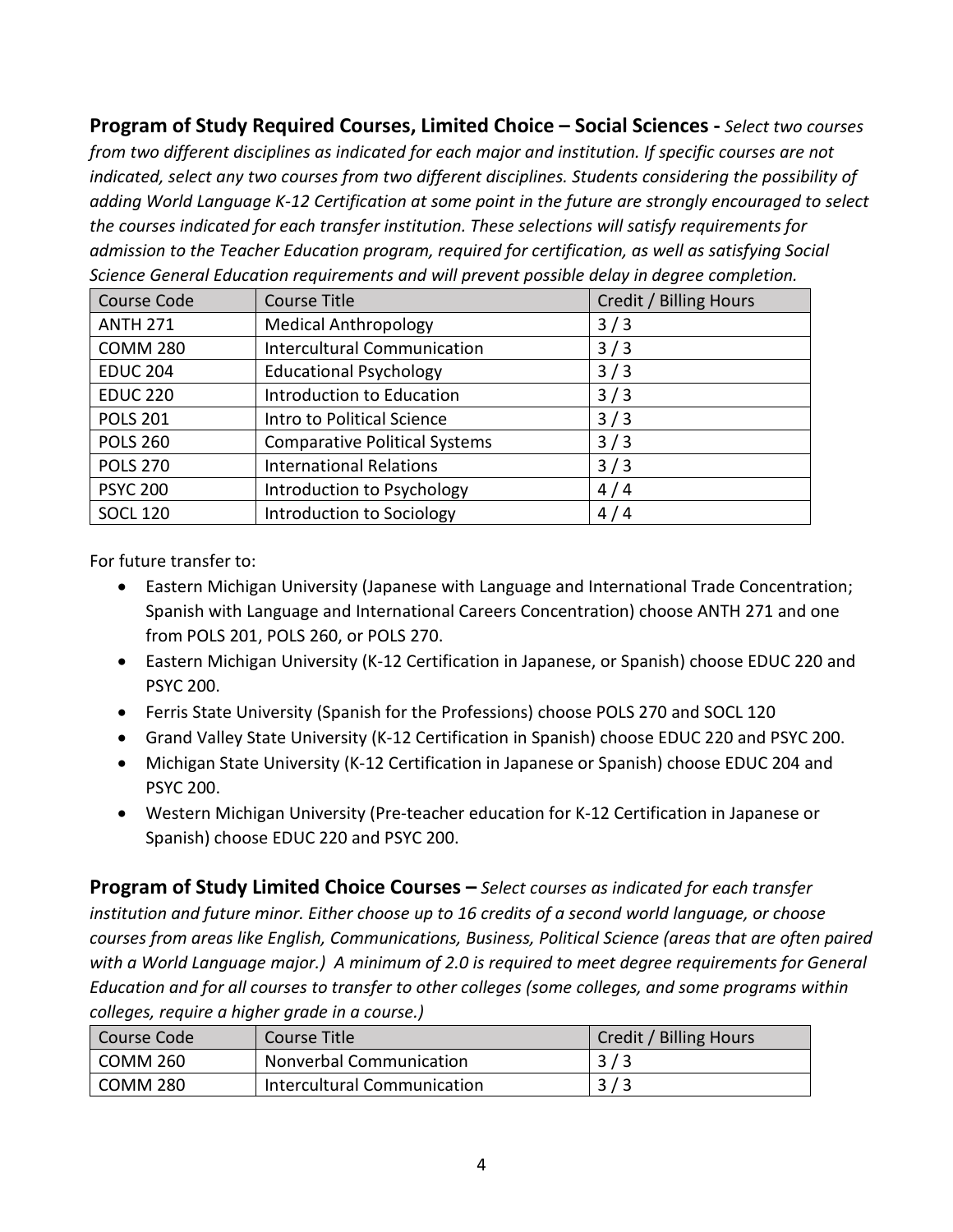| Course Code        | <b>Course Title</b>          | Credit / Billing Hours |
|--------------------|------------------------------|------------------------|
| <b>EDUC 230</b>    | Intro to Special Education   | 3/3                    |
| ENGL 122 or        | <b>Composition II</b>        | 4/4                    |
| <b>ENGL 132</b>    | <b>Honors Composition II</b> | 4/4                    |
| <b>FREN 121 or</b> | <b>Elementary French I</b>   | 4/4                    |
| GRMN 121 or        | Elementary German I          | 4/4                    |
| JAPN 121 or        | Elementary Japanese I        | 4/4                    |
| <b>SPAN 121</b>    | Elementary Spanish I         | 4/4                    |
| FREN 122 or        | <b>Elementary French II</b>  | 4/4                    |
| GRMN 122 or        | <b>Elementary German II</b>  | 4/4                    |
| JAPN 122 or        | Elementary Japanese II       | 4/4                    |
| <b>SPAN 122</b>    | <b>Elementary Spanish II</b> | 4/4                    |
| JAPN 201 or        | Intermediate Japanese I      | 4/4                    |
| <b>SPAN 201</b>    | Intermediate Spanish I       | 4/4                    |
| JAPN 202 or        | Intermediate Japanese II     | 4/4                    |
| <b>SPAN 202</b>    | Intermediate Spanish II      | 4/4                    |
| <b>PSYC 205</b>    | Human Growth and Development | 3/3                    |
| <b>PSYC 221</b>    | Child Psychology             | 3/3                    |

For future transfer to:

- Central Michigan University (BA in Spanish) choose ENGL 122 or ENGL 132 and twelve credits from any Limited Choice.
- Eastern Michigan University (Japanese with Language and International Trade Concentration; Spanish with Language and International Careers Concentration) choose COMM 260 or COMM 280 and 12 credits from any combination of World Language courses.
- Eastern Michigan University (K-12 Certification in Japanese or Spanish) choose EDUC 230, PSYC 205, and 9 credits from any combination of World Language courses.
- Ferris State University (Spanish for the Professions) choose COMM 280, ENGL 122 or ENGL 124 or ENGL 127 or ENGL 132, and 9 credits from any combination of World Language courses.
- Grand Valley State University choose PSYC 221 and 9 credits from any combination of World Language courses.
- Michigan State University (Japanese or Spanish or K-12 Certification in Japanese or Spanish) choose 16 credits from any combination of World Language courses.
- Western Michigan University (Japanese or Spanish or Pre-teacher education for K-12 Certification in Japanese or Spanish) choose 16 credits from any combination of World Language courses.

### **Minimum Total Credit Hours**

60 credit hours / 60 billing hours